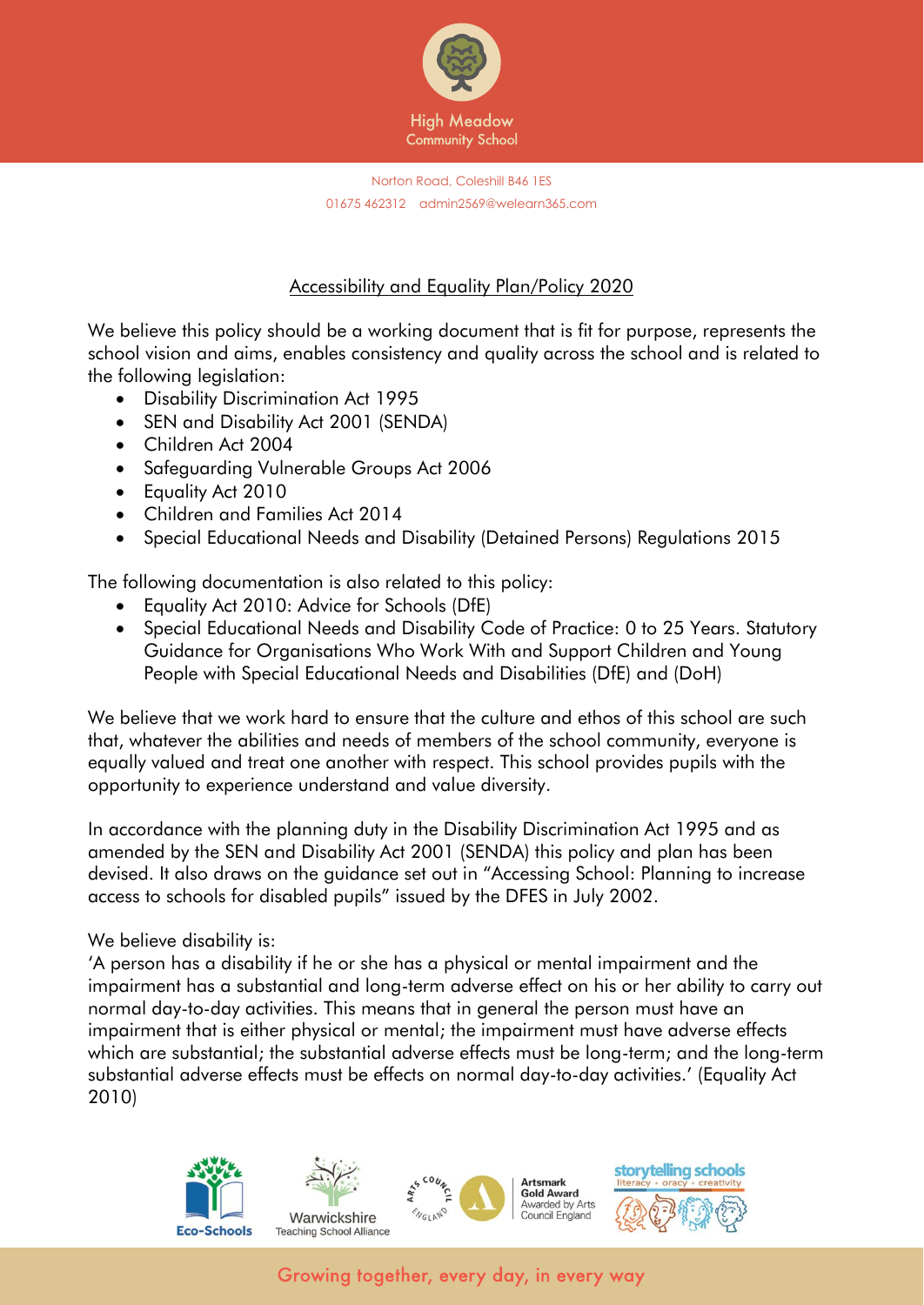

We have a duty to promote equality of opportunity, eliminate unlawful discrimination, eliminate disability related harassment, promote positive attitudes towards disabled people and encourage disabled people to participate in school life.

We believe it is our duty to prepare and publish a disability equality scheme that will outline accessibility to the school premises and its facilities, accessibility to the curriculum, accessibility of educational services, provision of training for school personnel and pupils which result in improved outcomes for disabled pupils, parents/carers and school personnel in all aspects of school life.

We are proud of our ethos of support, collaboration and respect for one another. We strive to create a safe caring environment for all our pupils to experience success, happiness and excellence. All school users will benefit from the school's disability equality scheme as it will allow them to take full benefit of the opportunities that this school offers.

We are committed to providing a fully accessible environment which values and includes all pupils, school personnel, parents and visitors regardless of their education, physical, sensory, social, spiritual, emotional and cultural needs. We are committed to challenging negative attitudes about disability and accessibility and to developing a culture of awareness, tolerance and inclusion.

In response to an individual with a disability starting at High Meadow Community School, an Access Audit will be undertaken by the Headteacher and Sendco. An Accessibility Action Plan designed to increase the accessibility of provision for all pupils, staff and visitors to the school would then be created. At the date of writing this policy (January 2021) all areas of the school environment are accessible to all children, visitors, staff and parents.

We believe it is essential that this policy clearly identifies and outlines the roles and responsibilities of all those involved in the procedures and arrangements that is connected with this policy.

### Aim

To ensure that all school personnel with disabilities are treated fairly in regard to recruitment, performance management, promotion, staff development, teaching environment and access to the school premises.

To reduce and eliminate barriers to access the curriculum and to have full participation in the school community for pupils, prospective pupils and our adult users with a disability. To ensure compliance with all relevant legislation connected to this policy.

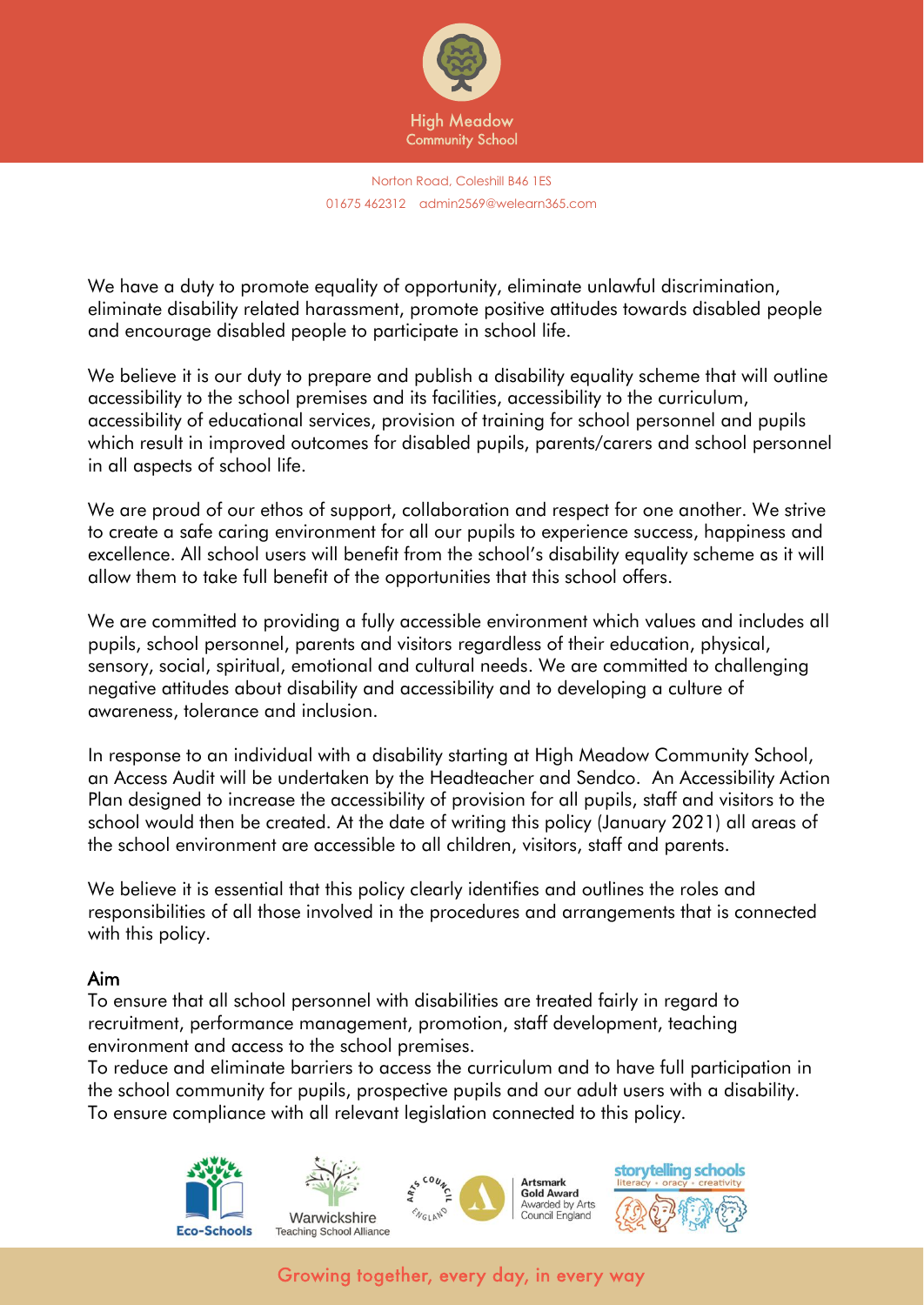

To work with other schools and the local authority to share good practice in order to improve this policy.

# Responsibility for the Policy and Procedure Role of the Governing Body

The Governing Body has:

delegated powers and responsibilities to the Headteacher to ensure all school personnel and stakeholders are aware of and comply with this policy;

a duty to comply with the Disability Discrimination Act 1995 and with the Disability Rights Commission Code of Practice (2002);

a duty under the DDA (as amended by the SENDA) to publish an Accessibility Plan but not to:

- discriminate against disabled pupils in our admissions and exclusions, and provision of education and associated services
- treat disabled pupils less favourably
- take reasonable steps to avoid putting disabled pupils at a substantial disadvantage

the responsibility to work with parents to ensure the full needs of each individual child are met as we value parents' knowledge of their child's disability and its effect on their ability to carry out normal activities;

a duty to respect the child's and parents right to confidentiality;

the responsibility of providing all pupils with a broad and balanced curriculum which is differentiated and adjusted to meet the needs of individual pupils;

the responsibility to endorse the key principles in the National Curriculum 2000 framework which underpins the development of a more inclusive curriculum by:

- setting suitable learning challenges
- responding to pupil's diverse learning needs
- overcoming potential barriers to learning and assessment for individual and groups of pupils

responsibility for ensuring that the school complies with all equalities legislation; nominated a designated SEN governor to ensure that appropriate action will be taken to deal with all prejudice related incidents or incidents which are a breach of this policy; responsibility for ensuring funding is in place to support this policy;

responsibility for ensuring this policy and all policies are maintained and updated regularly; make effective use of relevant research and information to improve this policy;

responsibility for ensuring all policies are made available to parents;

nominated an SEN governor to:

• visit the school regularly;



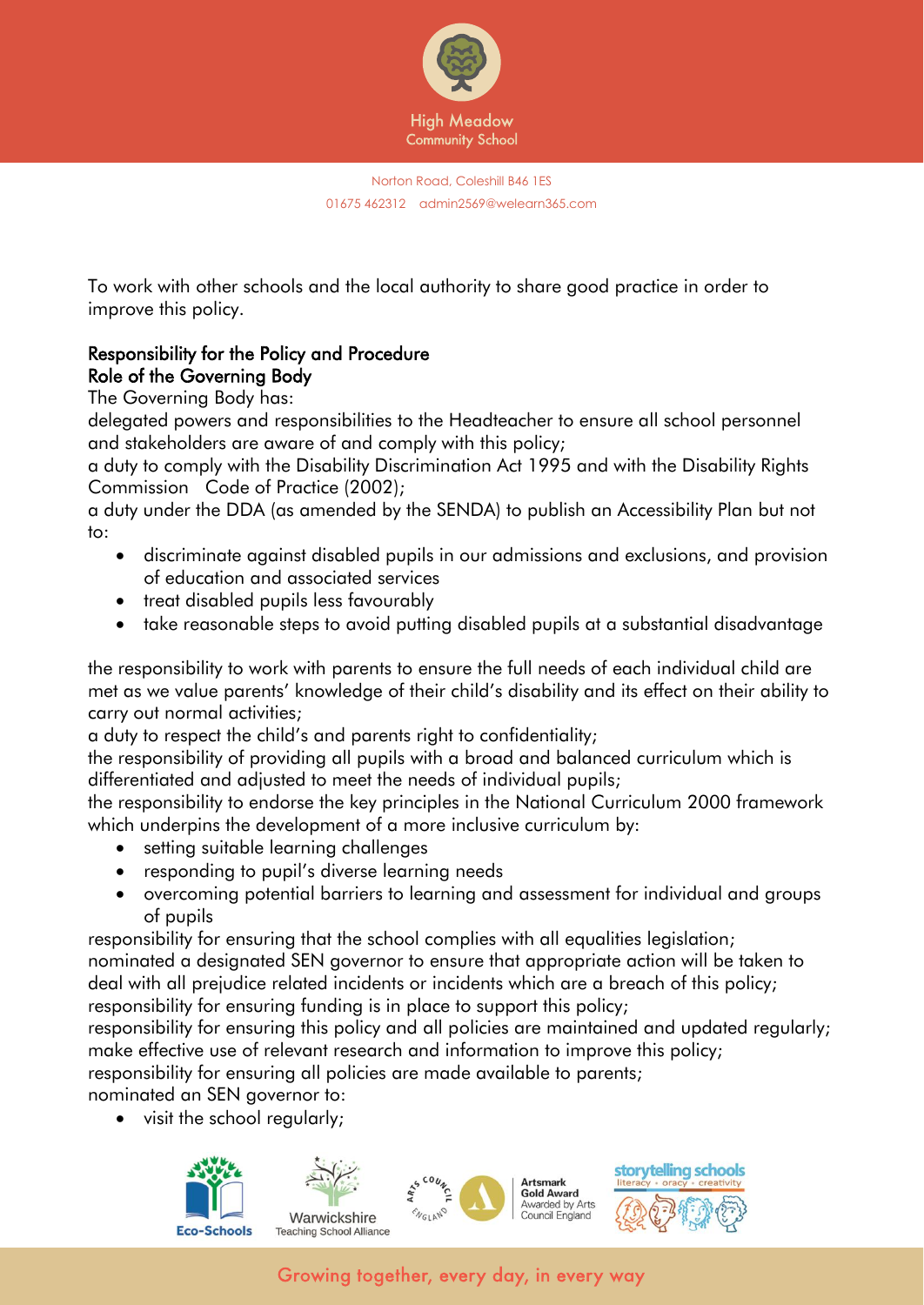

- work closely with the Headteacher and the SEN coordinator;
- ensure this policy and other linked policies are up to date;
- ensure that everyone connected with the school is aware of this policy;
- attend training related to this policy;
- report to the Governing Body on the success and development of this policy.

responsibility for the effective implementation, monitoring and evaluation of this policy.

## Role of the Headteacher

The Headteacher will:

work closely with the link governor and coordinator;

in conjunction with the Governing Body devise a new plan every four years;

oversee the implementation of the policy, Scheme and Plan;

annually review and adjust the Accessibility Action Plan;

organise ongoing awareness raising and training for school personnel and governors in the matter of disability discrimination;

ensure all school personnel, pupils and parents are aware of and comply with this policy; report to the Governing Body on the procedures in place for school personnel with disabilities;

inform the Governing Body on the training programme for school personnel; provide leadership and vision in respect of equality;

make effective use of relevant research and information to improve this policy; provide guidance, support and training to all staff;

monitor the effectiveness of this policy by speaking with pupils, school personnel, parents and governors;

monitor the effectiveness of the Disability Accessibility Plan for Pupils;

report to the Governing Body on the success and development of this policy.

## Role of the Coordinator

The coordinator will:

lead the development of this policy throughout the school;

undertake a needs analysis that will identify what improvements to the school building plus other issues that need to be taken into account;

identify what needs to be done to increase the extent to which disabled pupils can fully participate in the curriculum that the school provides;

identify what needs to be done to improve the physical environment of the school that will increase the extent to which disabled people can have access to the education and other services that this school offers;





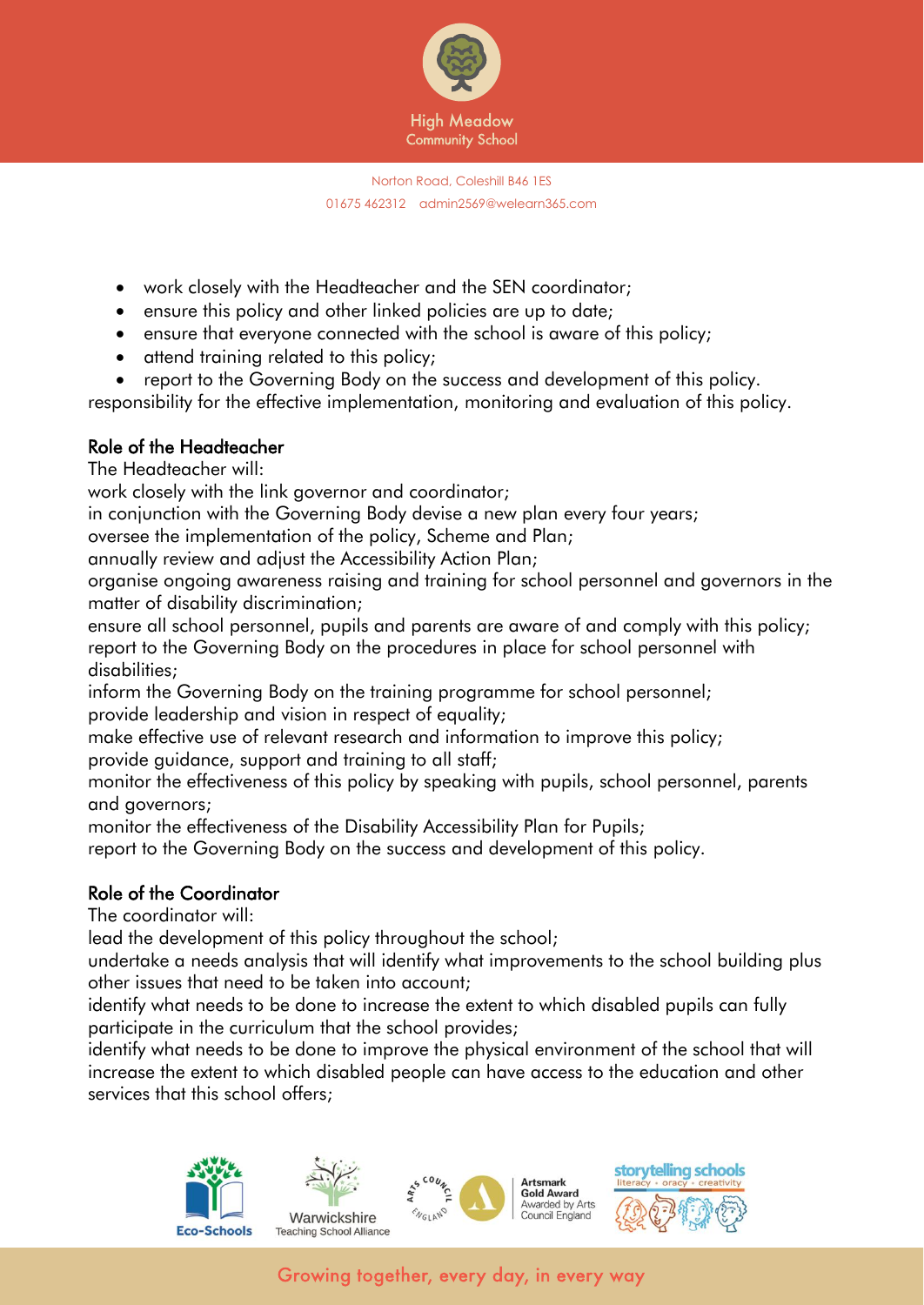

identify what needs to be done to improve communicating written information to disabled people;

develop a voice for pupils, school personnel and parents/carers with disabilities in review meetings; by taking part in questionnaires; through discussion in PSHE

ensure disabled pupils participate in all school events and activities;

work hard to eliminate harassment and bullying;

promote throughout the school, positive attitudes towards people with disabilities;

work closely with the Headteacher and the nominated governor;

provide guidance and support to all staff;

provide training for all staff on induction and when the need arises;

keep up to date with new developments and resources;

undertake risk assessments when required;

review and monitor;

## Role of School Personnel

School personnel will:

comply with all aspects of this policy;

implement the school's equalities policy and schemes;

report and deal with all incidents of discrimination;

attend appropriate training sessions on equality;

report any concerns they have on any aspect of the school community;

be aware of all other linked policies;

maintain high standards of ethics and behaviour within and outside school and not to undermine fundamental British values;

work in partnership parents and carers keeping them up to date with their child's progress and behaviour at school.

helping pupils to recognise, understand and learn how to treat people with disabilities by:

- identifying different kinds of disabilities
- visualizing what it might feel like to be disabled
- supporting and interacting with disabled people
- empathising

ensuring good lines of communication are in place with parents namely:

- newsletters
- weekly information letters
- school website
- annual pupil reports
- bi-annual parent-teacher consultations

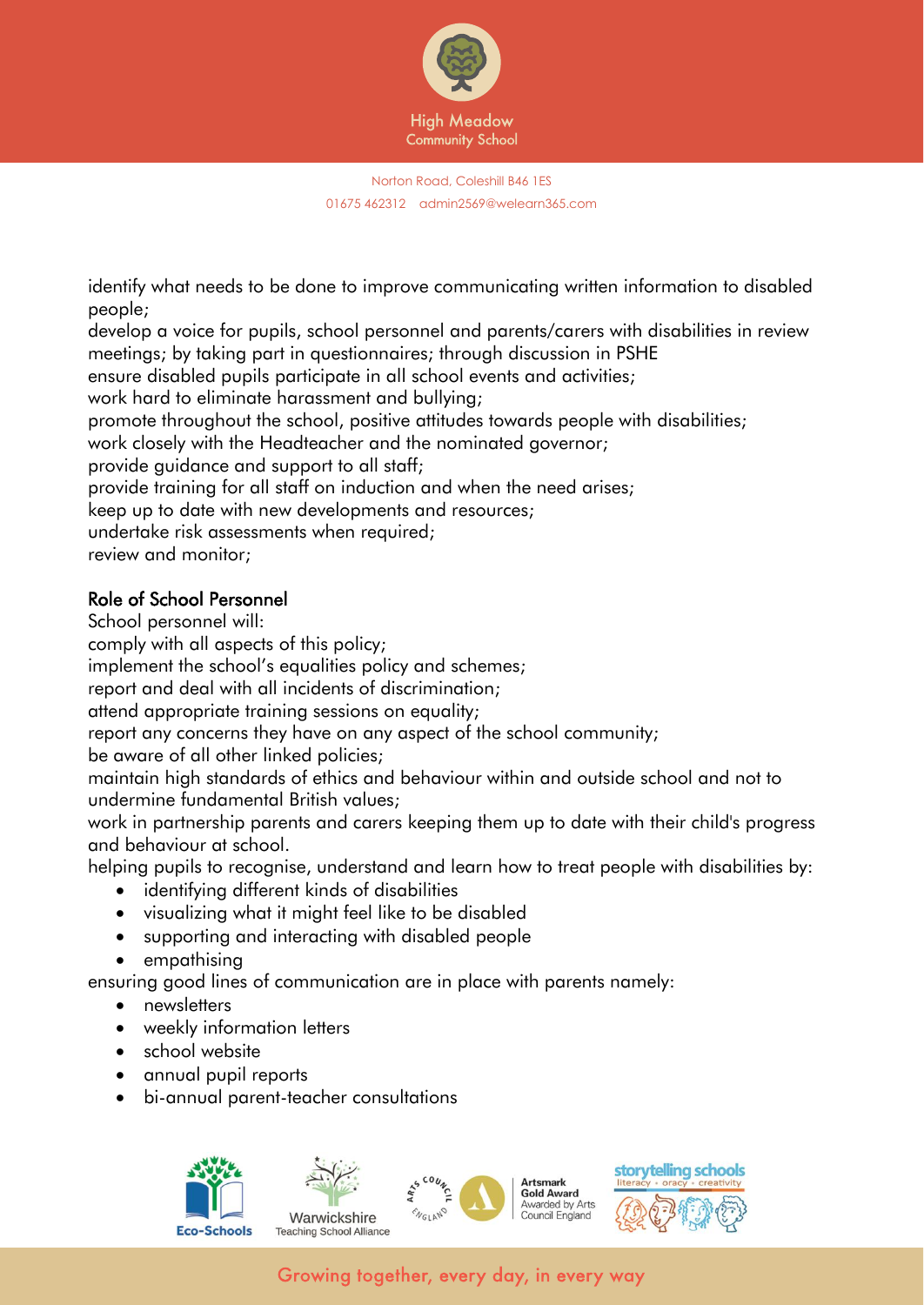

• curriculum workshops

identifying what needs to be done to improve our programme of extra-curricular activities that will be to the benefit of our disabled pupils;

identifying what needs to be done to improve our provision of courses for adults and families who have particular needs in the community;

identifying the training needs of school personnel;

annually review this policy and the Disability Accessibility Plan.

## Role of Pupils

Pupils must:

be aware of and comply with this policy;

learn to recognise, understand and learn how to treat people with disabilities by:

- identifying different kinds of disabilities
- visualizing what it might feel like to be disabled
- supporting and interacting with disabled people

empathising;

listen carefully to all instructions given by the teacher;

ask for further help if they do not understand;

treat others, their work and equipment with respect;

support the school Positive Behaviour Policy and guidance necessary to ensure the smooth running of the school;

liaise with the school council;

take part in questionnaires and surveys.

## Role of Parents/Carers

Parents/carers will:

be aware of and comply with this policy;

support the school Relationship Behaviour Policy and guidance necessary to ensure smooth running of the school.

## Raising Awareness of this Policy

We will raise awareness of this policy via:

- the school website
- meetings with parents such as introductory, transition, parent-teacher consultations and periodic curriculum workshops
- school events